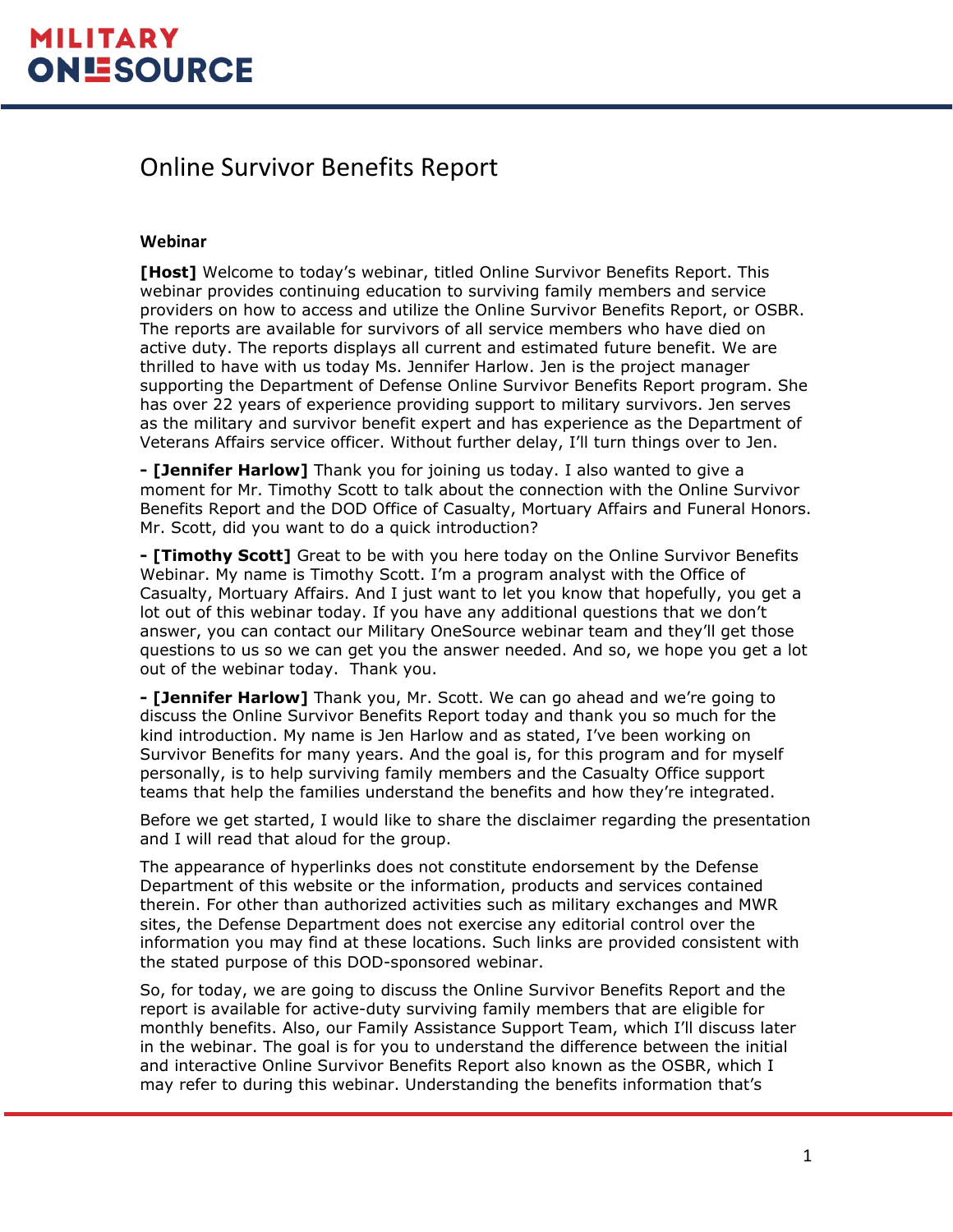available on the OSBR and how to access the OSBR and finally, what we hope you gain from today is who to contact for support.

The purpose of the webinar is to discuss the need, how it came about, for the program for the Online Survivor Benefit Report. In 2006, the National Defense Authorization Act made a request to have implemented that benefits information be available online to survivors. Eliminating the administrative burden and time delays for the casualty offices and family members to have access to critical benefits information in a time where they can view it before the benefits are actually paid, and also having all the benefits in one spot. In addition, for the purpose, we are going to review improved features in the OSBR based on feedback that we received from the survivor community and the casualty service branch office and survivor community.

To touch on the overview of the program. So, the Online Survivor Benefits Report, the OSBR, the initial and interactive, we'll go over the differences between the two. But the goal of the OSBR is to show a lifetime stream of benefits, initially after the death of a service member with validation from the casualty assistance offices, and then a follow-on interactive tool. Another feature is, there's a standard format for all services.

It provides family members and surviving casualty office supports access to standardized information, as well as access to the Family Assistance Support Team which is the help desk center who creates the reports and also is there to support the family members after the reports have been reviewed in the financial planning tool.

First, we're going to talk about the initial Online Survivor Benefits Report. What is different with this is that there is a sort of gatekeeper in this step for the Online Survivor Benefits Report.

So, this page here you're looking at has a lot of information on it. The right side is simply a sample of a cover of the initial Survivor Benefits Report, OSBR, and the survivors will receive a copy from their casualty assistance officer shortly after the death of the service member. A lot of different aspects go into this and we'll talk about the process of how the initial OSBR is processed and handled. And what we want to make sure we understand in these initial report phases is that the line of duty determination, for example, is the reports who prepared with the line of duty determined by the service branch office, is line of duty yes, and the determination of the service connected by the Department of Veterans Affairs is service-connected, yes. However, we can prepare reports showing a combination of line of duty determinations or service-connected determinations if it is unknown at the time of death what the logical answer would be to those.

Another important feature of the initial OSBR is that the reports are separate for each household. So, one family that has, for example, a spouse with two children and another household from the same service member if a former spouse and two children, everyone gets their own separate reports that has only the benefits information for their household. And I'll make a quick note here as the last bullet states, eligible survivors who have not received an initial Online Survivor Benefits Report, OSBR, should contact the Family Assistance Support Team and as you can see here, we have the FAST team as we call them, be sure to contact the FAST team. Also, if there are changes or questions about the initial report, that is the same number you use.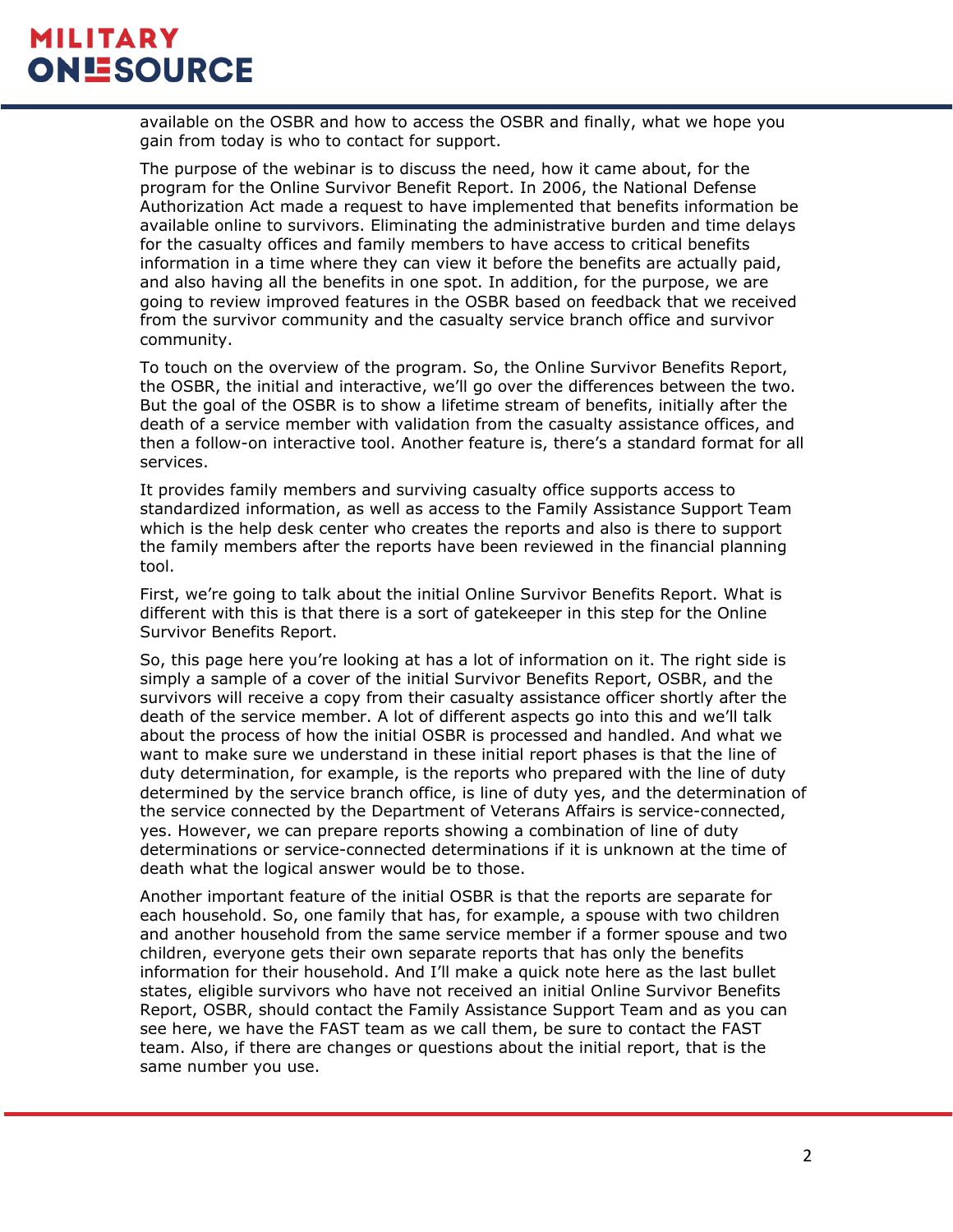I talked a little bit about the initial OSBR process and how it is different from the Interactive OSBR. This is important steps that are taken between our office, the FAST team, and also the casualty assistance office where information after the death occurs is shared with the FAST team and then the initial OSBRs are created. The information is vetted back and forth between the casualty assistance officers or survivor benefit counselors to make sure that we have everything accurate and to show the lifetime stream of benefits for each household.

The next step after the report is created, the OSBR is created, the Family Assistance Support Team coordinates an email address with the casualty assistance officer to have access to the initial report. Once the casualty assistance officer has access, they're able to enter their email, get a one-time link to view the reports for the family members they're helping, and then they can brief the family along with themselves and with a survivor benefit counselor.

Depending on the service branch, the process may be a little different but this process here is, we want to make sure that when we have the initial report prepared that the survivors aren't just given the report and said, "You know, good luck. Figure it out." The reason we have these checks and balances and the report is given through the chains of the casualty assistance officer, as well as the SBP counselors is because we want to make sure, the DOD Casualty and Mortuary Affairs, the whole team wants to make sure that the benefits are explained and if there is election decisions made that those are handled at that time to where the surviving family member viewing the report can understand instead of just handing it over and not having that back-up resource to ask questions and understand the long-term effects.

So, I'm going to go over here an example of an initial OSBR. In this example, I have listed out the parameters of this example case. The service member in this case was an E8 at the time of death. There's currently a surviving spouse with two minor children and one adult child in college. The goal of this report is to illustrate the lifetime benefits for the family.

And this particular case is showing what the benefits are for the surviving spouse if they choose spouse with child election. This also explains the milestone events that happen. So, for example, it may be a bit of an eye chart to you that are viewing on the screen, but there is available copy of the webinar which you can go over and follow up with questions later. But I'm going to just do an overview of the report.

So, the first line you see there is the estimated monthly survivor benefits. The next line is the column titled milestones and then we have acronyms which will be spelled out in later parts of the report. SS is for Social Security Administration. DIC is for the Department of Veterans Affairs Dependency and Indemnity Compensation. SBP is the Survivor Benefit Plan paid through the Defense Finance and Accounting Service, as well as SSIA which is the Special Survivor Indemnity Allowance also paid through DFAS, the Defense Finance and Accounting Service.

The first line that has the figures in it shows the current benefits for this household. Again, the surviving spouse with two minor children in the home with the SBP election of spouse with child. The current benefit as of December 2021, you see the Social Security benefit, the DIC benefit from the VA and the SBP and SSIA for the surviving family. The line totals monthly and annual and each benefit total here is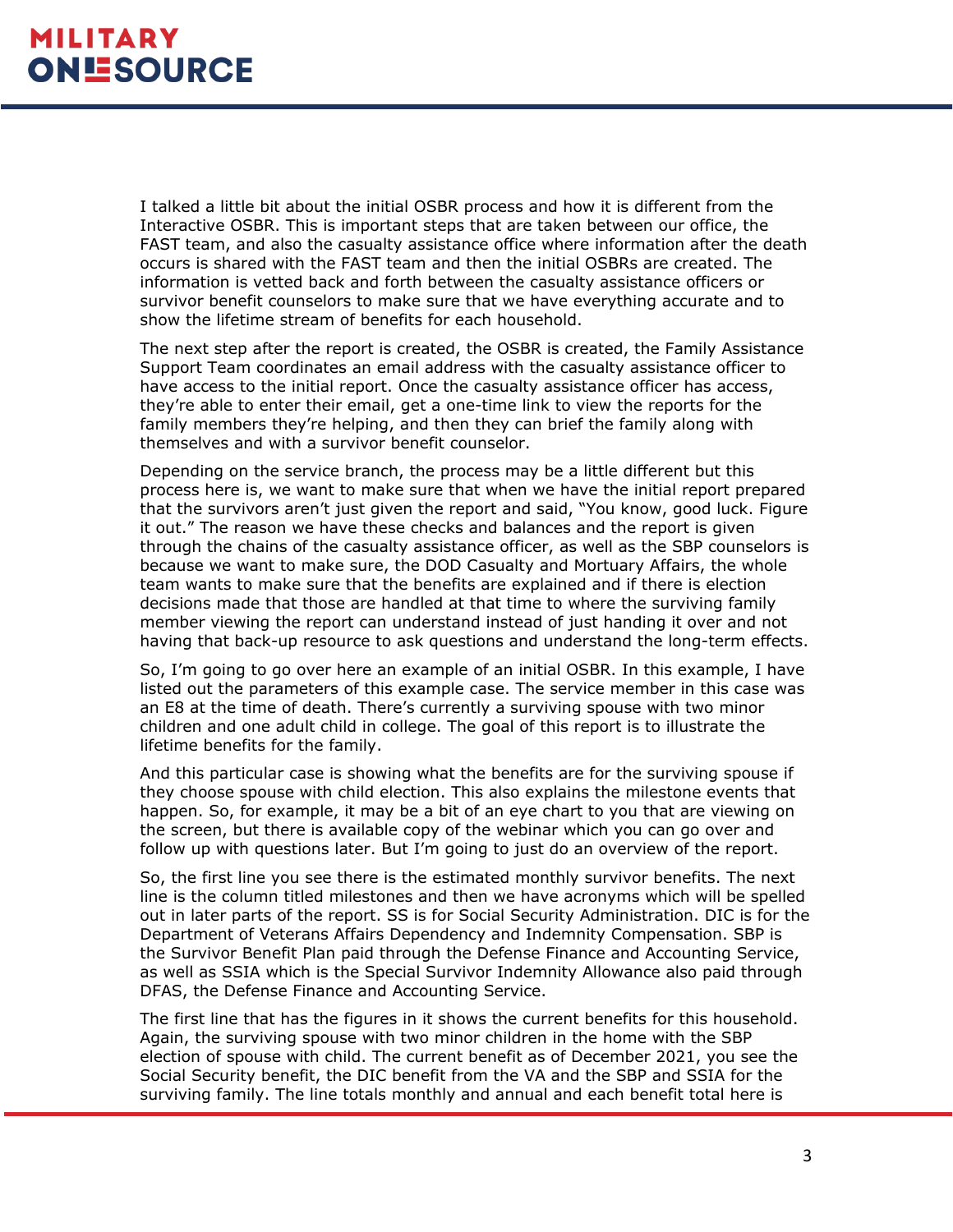the total for everyone in the household, which for this household is the surviving spouse with two minor children. The adult child will have education benefits you'll see later.

The top line shows what the benefits are now, and each subsequent line shows when a change in the benefit occurs. If you go look at line three, one other thing that's really important about the Online Survivor Benefits Report is that all the law changes that are in the legislation current now are incorporated into the report. So, line two and three illustrate, for this family, how the elimination of the Survivor Benefit Plan Dependency Indemnity Compensation Offset elimination phase out occurs. So, the surviving spouse can say, "OK, these are what my benefits are now, but over time, they change because of this law change." And you'll note that on the third line, the SSIA goes from 346 on the second line to 0 on the third line. That is because after the full SBP is reverted to the surviving spouse, if there is one eligible, then the SSIA goes away because that is only payable, the Special Survivor Indemnity Allowance is only payable when a surviving spouse's Survivor Benefit Plan is offset by the DIC.

Now, I know I'm throwing out a lot of acronyms, a lot of organization information here, but just know that the Family Assistance Support Team, the FAST team is there to answer your questions for your particular case, for you survivors who are on the line, as well as Casualty Assistance Support Offices.

So, you'll see the benefits start out December 2021 and the last line is when the spouse turns age 60 in 2039. That is the earliest age a surviving spouse is eligible to draw Social Security as a surviving spouse. And so, the benefits start out at over \$100,000 and by 2039, is down to \$66,000 as the children age out, become adults and the benefits change as they leave the household and they get their education benefits.

So, it's very important to have this report to review not only for the immediate needs, which of course at the time of the death are on every one's mind of how am I going to make the bills, how am I going to make this work, but also understanding how the benefits change over time.

So, we're going to go ahead and now look at the next example which is the same household but with child-only SBP election. So, this slide illustrates for the same family what the benefits are if the Survivor Benefit Plan election is child only. So, for now, as the current law is, there is still time for a survivor to make an election between spouse with child or child only. In this case, the surviving spouse can see, "OK, if I make that choice, what is that going to affect the benefits?" And so, the benefits go to the children until the full SBP, DIC offset elimination is phased out.

Another thing I'll point out here is that as the children age, we can mark whether the spouse is working, because that can affect the benefits of the Social Security for the surviving spouse as a guardian. If you note, the biggest change is that a column is missing. The Special Survivor Indemnity Allowance is not payable, as I mentioned before, because when the Survivor Benefit Plan election is child only, there is no offset with the VA. And so, this shows the benefit stream for the family.

Now, I want to point out, this example is for an E8 who died on active duty, and this is not a cookie cutter answer for everyone. We've just used this file as an example, but just know that if there is a surviving spouse that has recently made election or made an election in the past, that what may be good for this example is not good for every household. So, just know that each report is individualized for your family and your household, and what one other survivor may elect may be better for them, and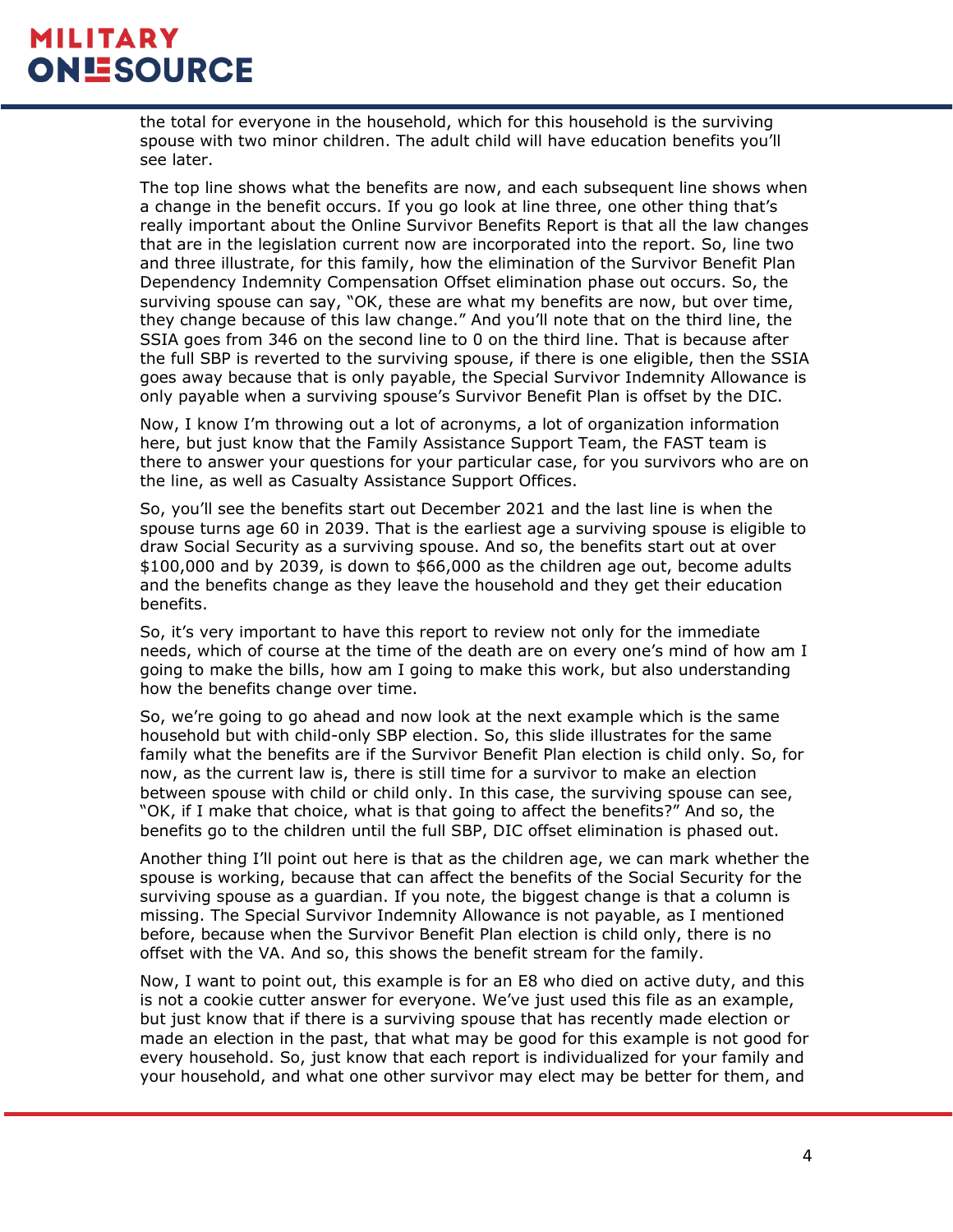another election may be better for you. So, that's why it's important to understand that yours is going to be unique to your household.

And also, I want to note that the reports are based on the lifetime stream of benefits and the current dollars of today. So, what you're seeing today is the benefits in today's dollars. The Survivor Benefit Plan, Social Security and VA just recently in January had a COLA, Cost of Living Allowance increase of 5.9%, which is incorporated into the report. So, the initial report has that in there, but just know that these are in today's dollars and then each year, when you go on to your interactive report, we'll talk about that later, that you'll be able to see future law changes.

Now, were going to look at an improvement to the initial OSBR report and that is what we've incorporated is a chart that represents the monthly benefit milestones at a quick at-a-glance chart form. It has the same milestones that are referred to on the previous page. This example is for the child-only election assuming line of duty, yes, through the service branch and service connected, yes, through the Department of Veterans Affairs. And so, it just shows a visual representation of the benefits and the milestones and how they affect the monthly benefits over time. So, this is something that we heard from the community that would be helpful to have something at a glance, that has the details that they need in a lump sum and not breaking down by each government agency that pays the benefits. So, we are happy to be introducing this new feature.

Now, we also have done some improvements to the student Survivor Benefit Plan election college years. So, this section here again is for the same example of the family with the child-only election and I had mentioned earlier that this household had one adult child. So, the adult child is 18 as of December 2021 and will continue while in college full time to receive student SBP up until the law change occurs. And I just want to read this part out loud even though it's on the slide, but I just want to reiterate it that we've expanded the explanation of the student SBP section and also how changes in the family can affect the student SBP.

So, if you'll just bear with me, I'll read the bottom of the slide and it says, "If a child is the designated SBP beneficiary, he or she will continue to receive the SBP payments until the SBP-DIC offset is fully eliminated in January of 2023. SBP payments will revert to the eligible spouse. If there is no eligible spouse, the SBP is still payable to the children.

So, I just wanted to read that out. We may have questions on that later, but this is something that will start happening next year when the law changes if there is an eligible spouse. And so, this part here, we give a little bit of expanded explanation about the benefits for student SBP. So, for example, if there was no eligible spouse, the adult child would be entitled to the student SBP until age 22, as long as they were in college full time.

This portion of the OSBR explains how the calculations for the Survivor Benefit Plan, how that was calculated. This is most beneficial when the SBP counselors are looking at this to determine the retirement system. So, this example is for a service member who died and their retirement plan was under the High-36 average. Each person is going to be different but this is displayed here so folks can understand how the SBP is calculated because unlike other benefits, the SBP is calculated from the service member's time and service and rank, where Social Security is based on earnings history and VA is based on a flat rate that everyone gets the same flat rate amounts.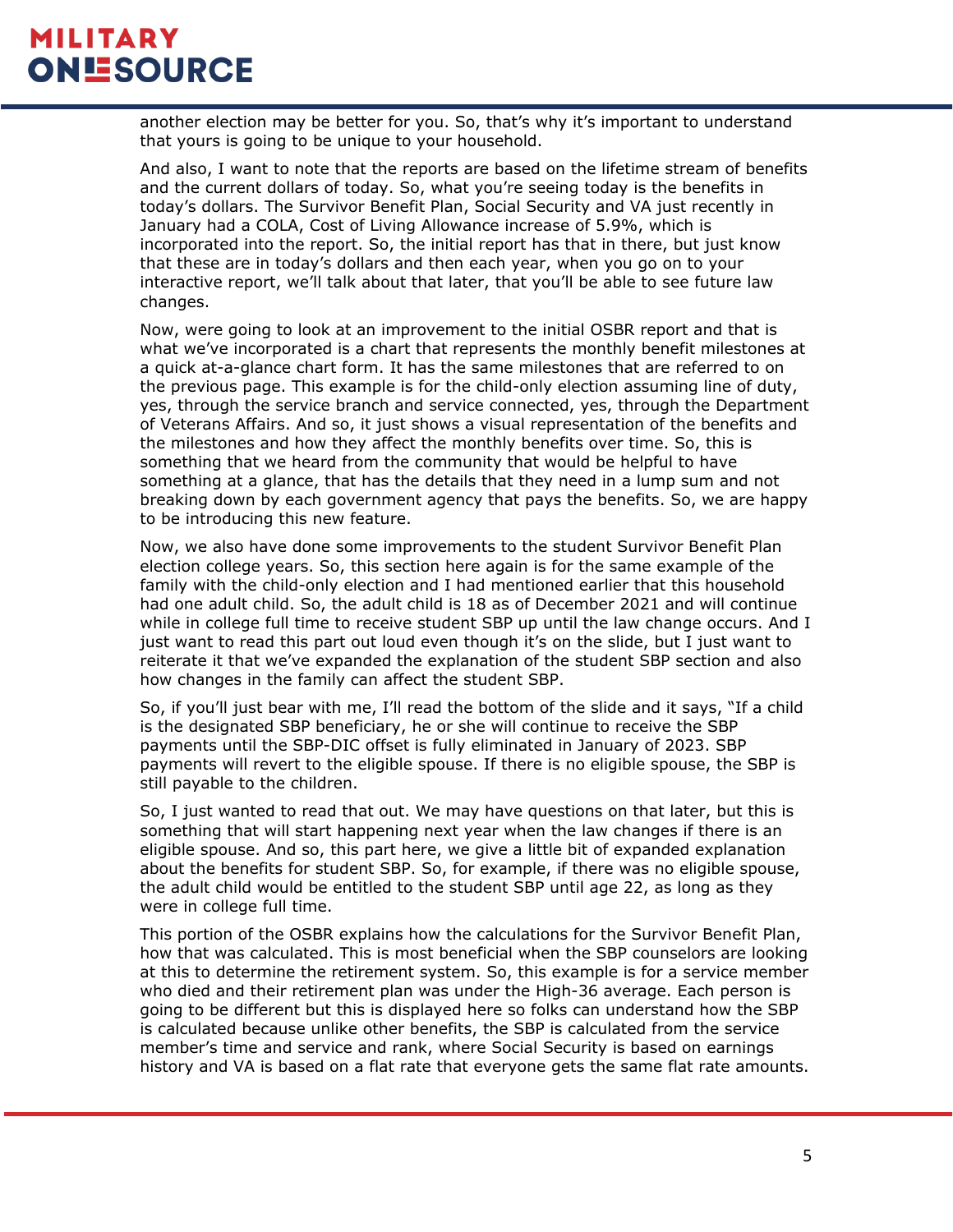We also have improved breaking down the initial report, OSBR, lump sum benefits. So, this just goes over what the lump sums are from Death Gratuity and the SGLI, Servicemembers Group Life Insurance. Those go to designated beneficiaries so we broke them out separately to note that they go to designated beneficiaries and if you are a support person for a surviving family, and the beneficiary is someone outside of the household that you are working with, then in our questionnaire to you, we will a customized the report to match what the designated beneficiary is. Also, we expanded on the eligibility for Social Security which goes by dependent next of keen. So, we expanded on the explanation of that.

Also, based on feedback from surviving families and frequently asked questions that come into the FAST, we've added information about remarriage and how it affects the benefits. Even if a guardian is viewing this information, it also is helpful for the guardian to understand that if there is a surviving spouse outside their household, how would their remarriage affect the benefits to the children in their home. So, not only is it good for the surviving spouse, it is questioning how remarriage would affect the benefits and understanding that, but also is a tool to be added to clearly identify the impacts of remarriage on the survivor benefits, as well as the bottom section is new information on taxability.

So, we were really thankful to get the feedback from the survivor community and also from the FAST team to understand what the need is to have this information in one spot together. We've also broken down the Department of Veterans Affairs education benefits section into one section that talks about the overall benefits and who to contact and who's eligible. So, the first section here talks about the dependent education assistance, also known as chapter 35, which is payable to any surviving family members who is active-duty service member, died on active duty, and the death was service connected. So, it breaks down the recipients, the years they're eligible for, and the total entitlement.

Surviving spouses of active-duty have 20 years from the date of death to use the benefit, and children have normally between 18 and 26 to use the benefits, a maximum of 36 months. And in some cases, if the surviving child is over 26 when the death occurs, they may be eligible to extend the benefit to age 31, but that's a unique case where there is a question on that, the Family Assistance Support Team is available to answer those, as well as we provided the contact information for the VA website and their phone number.

The second part of the Department of Veterans Affairs Education Benefits talks about the Marine Gunnery Sergeant John David Fry Scholarship, also known as Chapter 33 as known, in short, as the Fry Scholarship. We don't detail out the figures of the Fry Scholarship because it does vary based on ZIP code, the tuition, it is a private school, in-state school, but we want to make sure that this entitlement is listed.

The bottom section is something also that's improved, which breaks down the eligibility of the education benefits from the VA in one section for surviving spouse and the other section for surviving children. And so, this was something that also, we got a lot of questions at the Family Assistance Support Team about this topic. So, we wanted to provide it in the initial report to expand and have it available all in one place.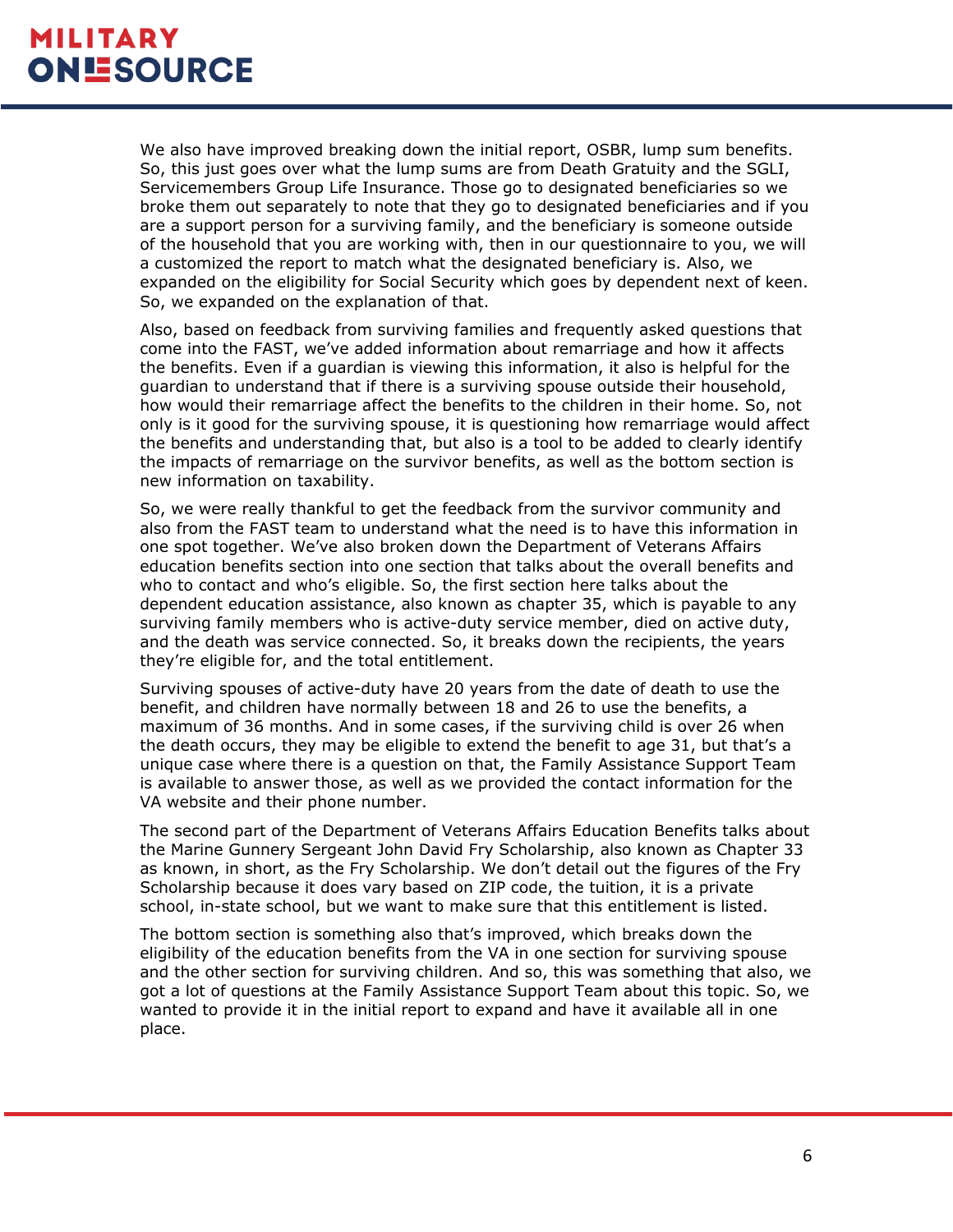Another new improvement which we're glad about, is a glossary has been added to include details and define benefits specific terms and acronyms used in the initial OSBR. This section was also added so survivors can easily use it as a reference tool and have everything in one place. And so, this is just a snippet from the report. But for all the terminology used, we have the breakdown of the benefits. So, the example here is for Social Security Administration and Survivor Benefit Plan through Defense Finance and Accounting Service. So, other benefit information we've broken out similarly in the glossary. So, that has gone over the examples and the initial Online Survivor Benefit Report.

Next, we're going to talk about the interactive report. And then, finally, we'll talk about accessing contacts. So, the initial report, as I mentioned is key right after the death occurs to understand the benefits and see if there is an election choice and what those choices will be.

Now, we're going to talk about the interactive report. The interactive report, it ensures that the survivor has access to online benefits viewing 24/7, and can do what-if scenarios, and I'll cover a little bit of that later, and it also shows the cost of living, legislative changes like we've just had the big legislative changes with the SPB DIC elimination, and it also covers law changes, inflation adjustments, child ages, marriage status, employment status, disability status. But even if there are no changes, just peace of mind for the survivor to log in and be able to look at the critical benefits information. And if anyone does need to make changes to their OSBR, for example, if you log in and you note that the amount of the Social Security is different than what you receive, or also a lot of times we get questions about the Survivor Benefit Plan because it's taxable, what we show is the gross amount before any taxes. So, there may be questions about that and the Family Assistance Support Team is there to make corrections or changes to the OSBR. But also, if it's something that the survivor needs help following up on, for example, a status changes, the survivor goes back to work or stops working, the FAST can direct the family to the right appropriate agencies down the line. After two or three years after a death occurs, the statuses can change, then we could be a resource in addition to the service casualty offices and as well as the long-term care managers for each service branch. So, this is kind of what we're going out with the Online Survivor Benefit Report.

The interactive side is to keep that continuation of benefits information going to the family in their hands. In order to obtain the access for the Interactive OSBR, the surviving family member would need to have a premium DS Logon account; and one thing that's great with this webinar is that in the handout section of the webinar, and also in the email that you received, would be the Interactive OSBR instructions are attached to this webinar in the handout section and also in the email you received before attending the webinar. But essentially what we do is the survivor links their DS Logon username with the FAST team to be able to access the Interactive OSBR.

Now, the Interactive OSBR "what-if" scenarios. It's basically where a survivor can go and first of all, log in and look at their account and see what the current benefits are. But down the road, if there's going to be any planning, then a survivor can log in and run "what-if" scenarios. It won't change anything in the survivor's permanent record. It will just allow the survivor to log in and put in different changes based on changes in the family. For example, a surviving spouse may want to know what happens when they remarry. Also, one thing that may be hard to think about but very important for estate planning is that if anything happens to the surviving spouse, a surviving spouse can run a report to say, if anything happens to me, here is, for the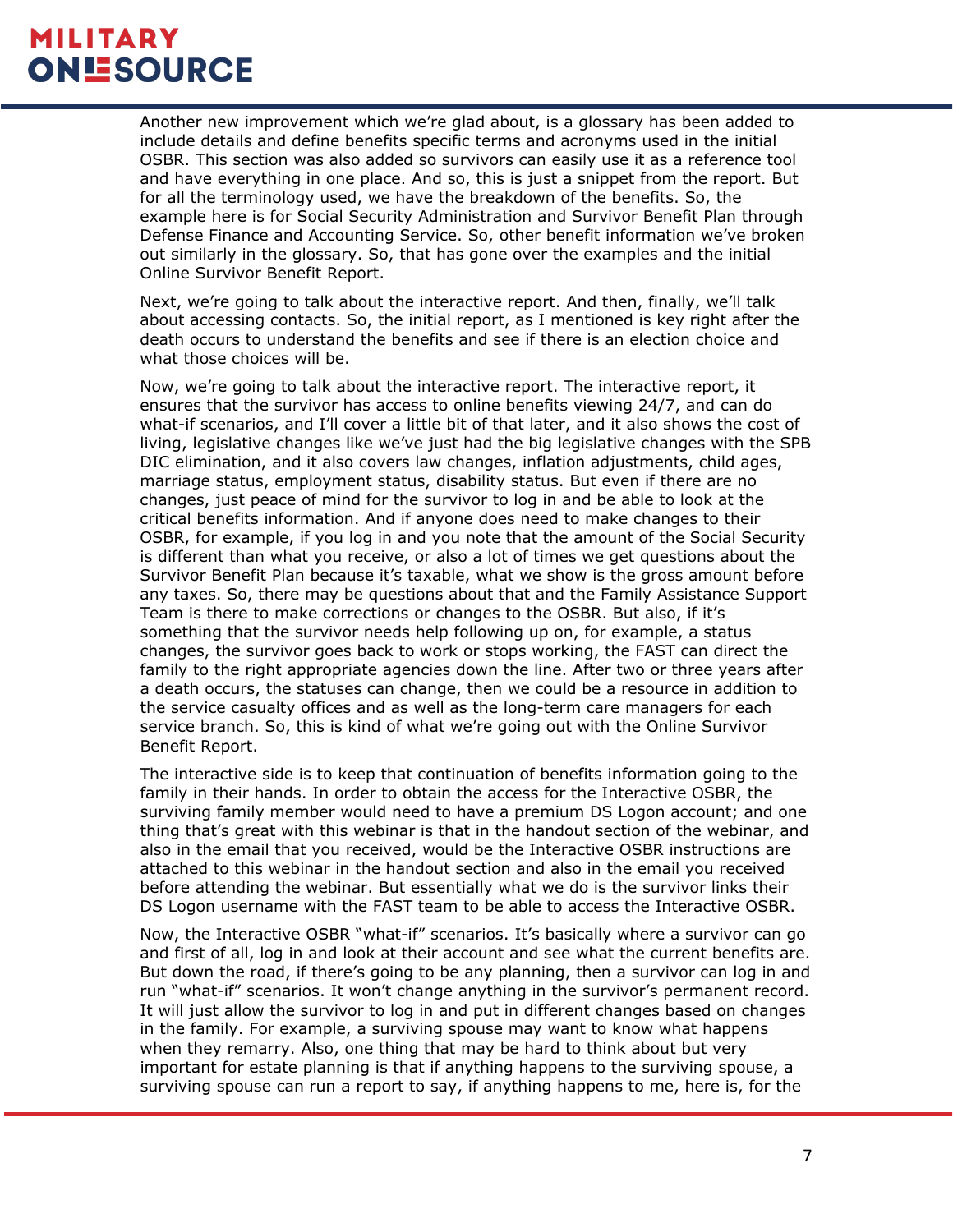person who's going to take care of my children, here is exactly what the benefits will look like. That will give peace of mind and estate planning tool for the family.

As I mentioned briefly when we looked at the examples, is that a surviving spouse who has minor children in the home may get a guardian entitlement if they're earning less than a certain amount of money per year from working. So, if the surviving spouse is thinking, "What happens if I go back to work or I stop working? How will that affect the benefits?" So, the surviving spouse can do that if a disability occurs, if a child decides that they want to go on to military service or attend a federally funded military academy, it shows the benefits effect. And then also, forecasting dependency status. So, if a child were to become disabled or was disabled but then later becomes self-sufficient for medical reasons or the child gets disabled during college, all those things can be run in the "what-if" scenario.

This next slide is just one example of the many different "what-if" scenarios that can be run. So, it's a bit of an eye here, but the Interactive OSBR what if remarried? So, in this example, the sample case is the surviving spouse is predicting that they want to get remarried in August of 2022 and the top left-hand box is an example of the decision points where a survivor can log in and select, has a survivor become disabled, am I working, not working, and it has the numbers in there of the threshold of income for that year. And then, in the red box, here I've highlighted that I've said yes, I want to see what the benefits are if there is a remarriage.

The bottom-right box displays the "what-if" scenario results. The top section, what I like, is that it has a section here where it says the remarriage status changed to yes. So, if you are in here doing multiple scenarios and want to print them out or save them, you can see what was changed in the "what if" scenario on that top section. And then, the box here in the middle of the report with the figures shows August 2022 survivor remarries and it has the benefits and how it affects. One of the biggest questions we get at FAST is, will my remarriage affect the benefits to the children? And that is, no. Remarriage does not affect the benefits to the surviving children as long they are still under the age of eligibility. Also, you can do a combination of changes so you could say you're going back to work and getting remarried and they could be done in one report. They will just be listed here on the top of "what's been changed". There are several different drop-down options and some are actually not only for the spouse but for the children. And so, this is just a quick example of what a "what if" scenario looks like.

So, now, how to access the initial OSBR or the Interactive OSBR? So, for the Military OneSource website, you would simply search online survivor benefit report and then it takes you to a page that has contact information for FAST, the phone number, the email and then each service branch has their own dedicated website. And for now, the Space Force is included in the My Air Force Benefits page. And so, once you are at this section, you would just go to your service branch, to then go to the next step which will show your Survivor Benefit Report. In addition, in a future date, this webinar will be also available on there and other helpful articles about items affecting survivors will be available.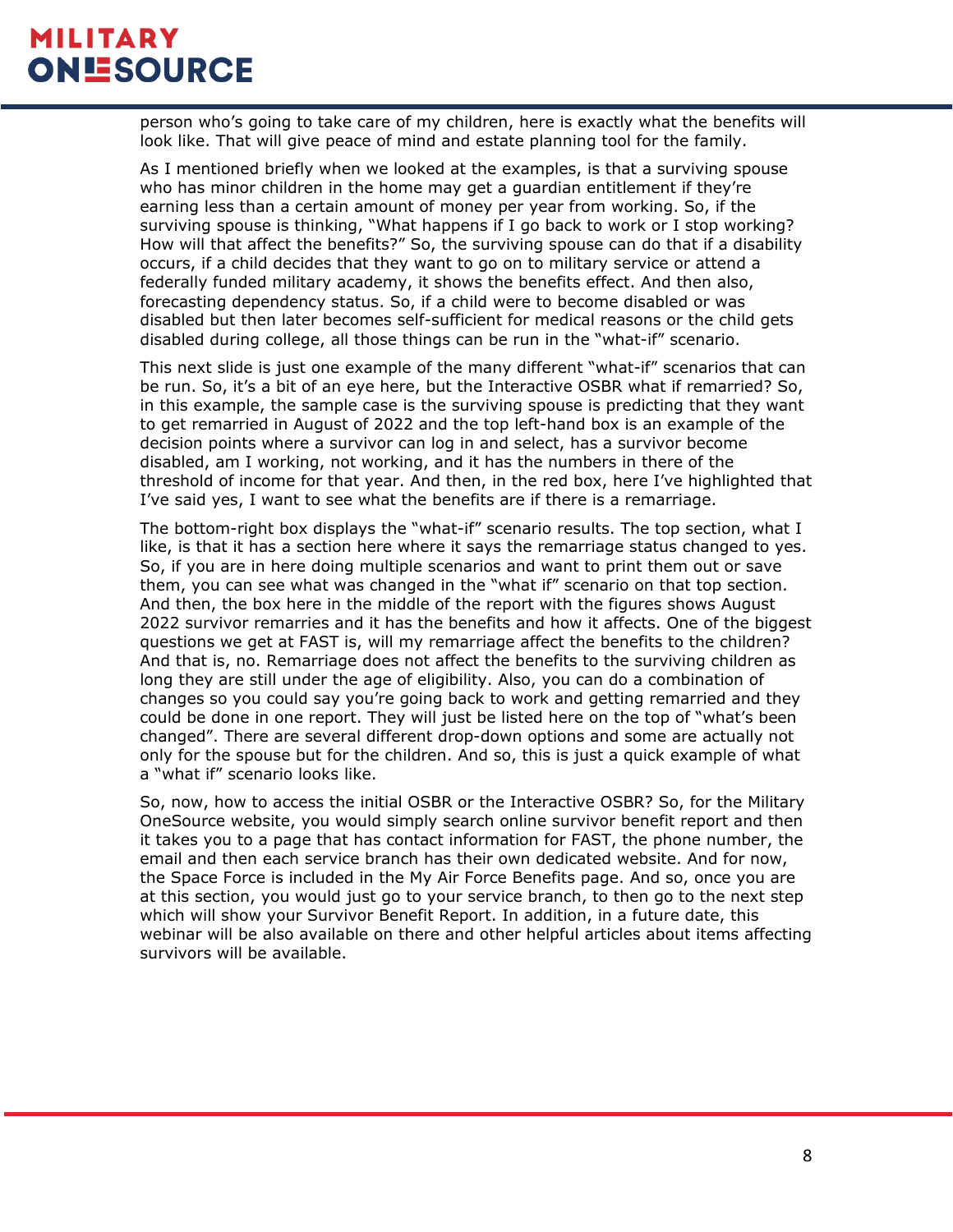Once you go to your service branch website, this is the next page where you can choose between viewing an initial report by entering an email that's been linked with the FAST or you can go to the Interactive OSBR by using your DS login which is the box on the right. Initially, when you go to this page, the boxes at the bottom are greyed out. You simply have to read the information at the top of the page and click a little checkbox acknowledgment that you have read over the information about the OSBR and then the boxes will open up to either allow you to request an initial OSBR or the Interactive OSBR. Again, if you have trouble with connecting on either one of these, please do contact the Family Assistance Support Team (FAST). The email and phone number will be at the end of this slide presentation webinar, but also on the pages to request and the Military OneSource page.

Now, a lot of times, survivors will just have the initial OSBR and hold on to that. But we really want to encourage survivors to log in and view your Interactive OSBR after the initial report elections have been made and decisions have been made and benefits start coming in because we want to make sure that you are your own best advocate in understanding your benefits, what agencies they're coming from, the taxability of the benefits and also the milestones that are happening. So, for example, because of the recent law changes, a survivor may not be aware if they maybe don't have their address updated with the Defense Finance and Accounting Service. Unfortunately, they may not be able to see that there's going to be a law change and that's another thing just to make sure that you all have your email, phone number and physical address updated with every agency you get benefits from.

Each agency needs to be notified separately because they all have separate databases. So, that's something I really encourage everyone to do in addition to checking your OSBR annually. The FAST team is available for survivors and it doesn't matter how long it's been since the death. If the death recently occurred or it's been five or six years, and the survivor is just taking a breath and saying, "OK, I'm willing to sit back and understand these benefits. I want to make sure I'm getting everything and understanding how they work and as kids age and everything." So, this is just to reiterate how important it is to check into these reports annually.

So finally, before we open up to questions, we have the contact information for the FAST, the Family Assistance Support Team 8 a.m. to 5 p.m. Eastern time. Also, Ms. Valentine's contact information, who is the Program Manager for the Casualty, Mortuary Affairs and Military Funeral Honors office, her phone number and email. And also, the Program Manager for My Service Benefits is Ms. Ortiz so her contact information.

So, this concludes my portion of the webinar. But now we'd like to turn it over for questions. Mr. Scott is going to moderate those questions with me and if there's something that you've asked and we don't have time to get to it in the questions section, note that we will actually be getting a copy of all the questions and be able to respond to you, especially if it's something very specific to your family, then we will definitely reach out to you. And I just want to thank you all for your time in discussing this tool and resource that's available to you and I'm ready for questions.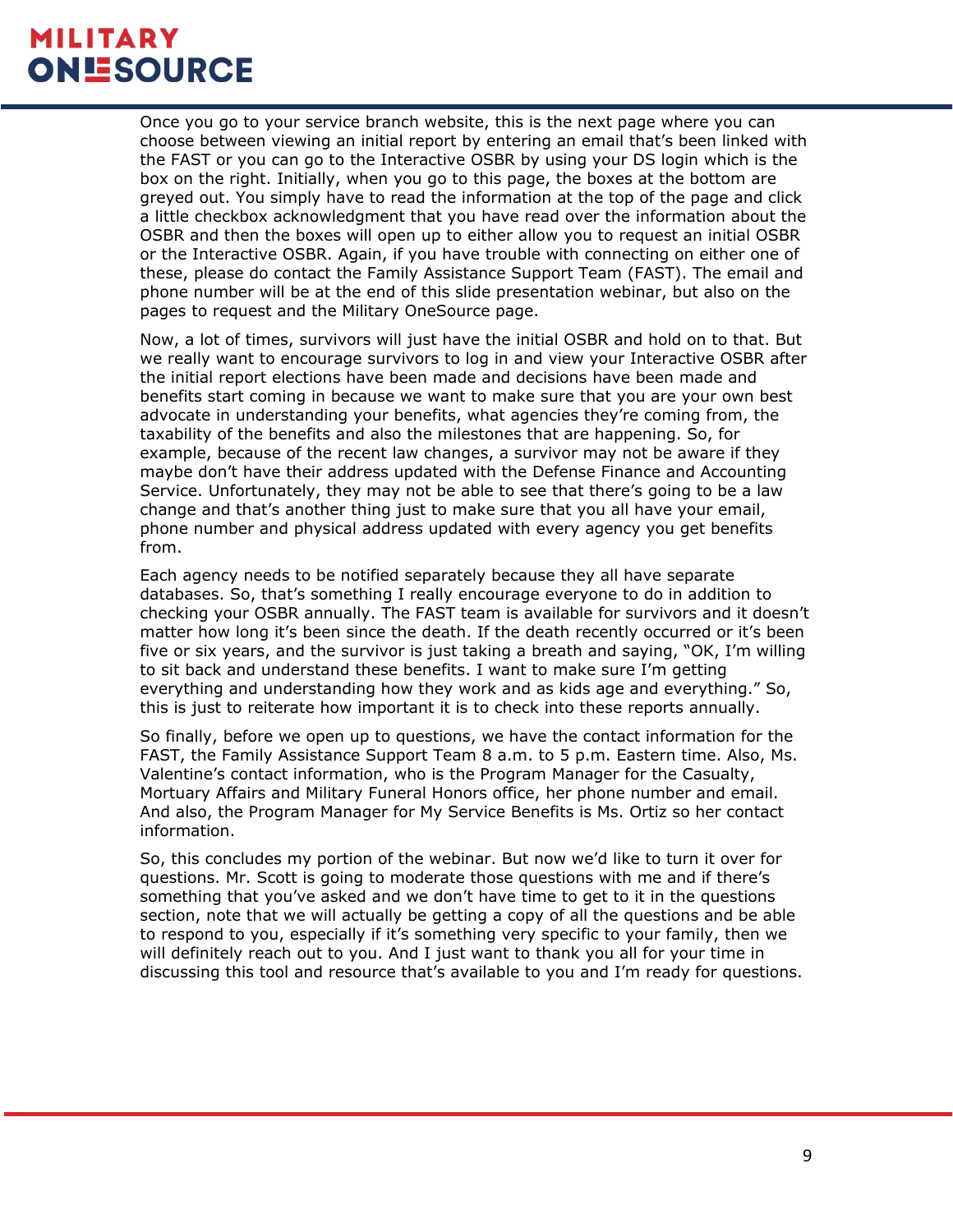**- [Host]** Thanks, Jen. So far, there's only one question. What if there is an error on your benefits report, like the amount of Social Security or SBP amount you're receiving? Can these be corrected and how?

**- [Jennifer Harlow]** Yes. Absolutely, they can be corrected. Then, the survivor would just need to contact the Family Assistance Support Team and contact one of our team members to make the correction on your report and then provide an updated report if needed or update it so when you log in to view the interactive report, that can be updated. One thing I just want to say is, the Family Assistance Support Team is made up of a group of people who are all subject matter experts on the survivor benefits that affect military families and they have been, each person, the "newest" person to the team has been with the support for 10 years and the rest of us have been there for longer.

And so, when you are contacting us, just know that, the Family Assistance Support Team is there for you. And even if it's a question not related directly to the OSBR, we can be a resource to point you in the right direction. Like for example, if there's something that you need help with DFAS or TRICARE or the VA, you know, if we don't know the answer, we'll connect you with the supports that you need.

**- [Host]** Thank you. Is this available for those before 9/11/2001?

**- [Jennifer Harlow]** Yes. The only difference is the benefits are a little bit different, but a report can be provided for pre-9/11 families.

**- [Host]** OK. How do I help my surviving spouse who got married, now divorced, get her ID card back?

**- [Jennifer Harlow]** So, for the ID card portion of it, then the surviving spouse would just need to take the divorce decree along with the death certificate of the service member spouse to the ID card office to let them know that the marriage has ended and can be reinstated for the ID card.

And while we're on the subject of remarriage, I will say also that the law change in January 5 of 2021 changed the remarriage date for surviving spouses to keep their benefit for the VA DIC benefits at 55. It used to be 57. So, if anyone remarries after 55, the survivor benefit plan is eligible to keep as well as the dependency indemnity compensation, the DIC from the VA. And then, any remarriages that were prior to that, the remarriage age for VA was 57. But if you have any specific questions on that, we'd be glad to answer that.

So, in some cases, the SBP and DIC entitlements can be maintained if the surviving spouse remarries before 55, or in the case with a surviving spouse who remarries before 55 and the subsequent marriage ends in death or divorce or annulment, the benefits may be reinstated. The only benefit that is not reinstated, that is permanently not able to be reinstated is TRICARE, but CHAMPVA is eligible for some people.

**- [Host]** Thank you. If the spouse remarries and the new spouse adopts the children, do the children still receive the benefits they had prior to the marriage?

**- [Jennifer Harlow]** Yes. So, if I understand the question correctly, if a surviving spouse remarries and that spouse's new spouse adopts the children, will the children's benefits be affected, and the answer is no. The eligibility of the children benefits is as of the date of death. So, any subsequent adoption would not impact the eligibility for the children for any of the benefits.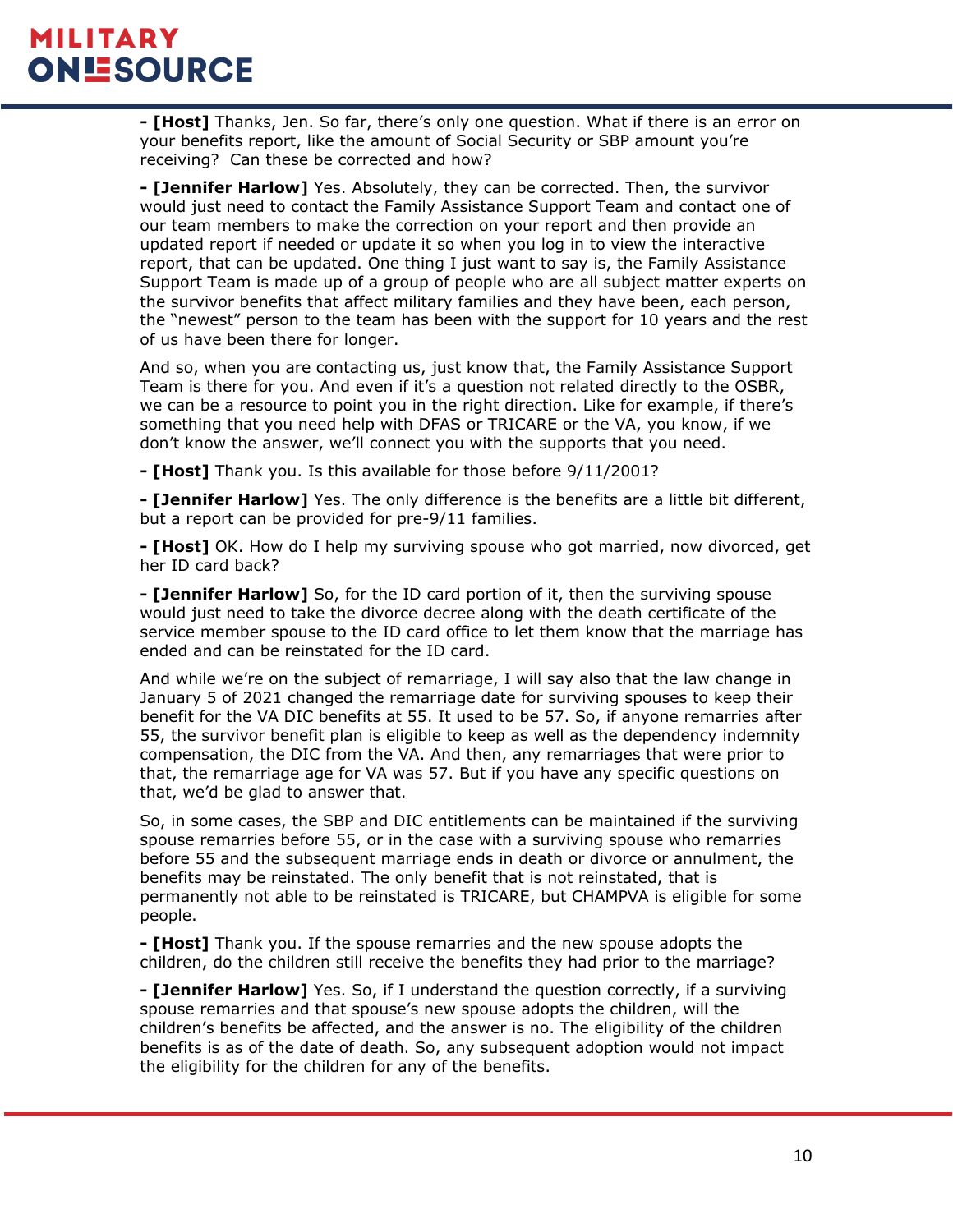**- [Host]** Is the OSBR accessible to Army Survivor Outreach Services Support Coordinators? If not, is that a possibility in a view-only status?

**- [Jennifer Harlow]** So, for now, for the SOS offices, the survivor outreach and other like organizations within the other service branches, the best way is to have the surviving spouse get their DS login and view the report together. Right now, it is strictly for Casualty Assistance offices to be able to view and access the initial reports. However, the surviving spouse can share the reports with the SOS office if they need further counseling. And that also, we can, the FAST team, is able to the survivor outreach services folks to answer any questions. But as of right now, that isn't accessible. However, you can access it by working with your survivor to get their DS Logon to be able to view the report.

**- [Host]** Do I and how do I report if I'm currently not working?

**- [Jennifer Harlow]** The agency that you need to notify if you're working or not working is the Social Security Administration. I don't have the phone number right on hand but you can contact the Family Assistance Support Team at 877-827-2471 and they can connect you with Social Security on updating your income status. The only benefit that is affected by a spouse working is a spouse who's getting a guardian Social Security benefit because they have children under 16 in their home.

**- [Host]** Thank you. Can you please tell me how to tell if I have a basic or premium DS account?

**- [Jennifer Harlow]** So, the basic DS Logon account is just validation of your information, where if you have a premium account, when you set it up, at one time, it was known as a level two but now, the lingo is more premium account. You would go through a series of setting up the DS Logon which had, it takes about 15 to 20 minutes and they validate your identity with, for example, "Did you ever live on a street named …" and they list four streets and one of them you know, you have to go through a series of questions. In the event you are unsure whether you have one, you can contact the DMDC office. Let's see. I don't have their phone number here, but on Slide 19 of the handout, there is the access link, hyperlink, which you can go and click on that and they can give you a phone number if you need help with determining whether you have the premium account, AKA level two account.

The DMDC office helps with that. And while we're talking about the DS Logon, I really encourage survivors to get their DS Logon because it's the new way to access multiple benefit sites, VA eBenefits, some TRICARE sites. There's a lot of other, last time I saw, well over 60 sites that use DS Logon to give you access to a portal. If you're not eligible for a DS Logon at this time for example, in some cases, guardians of minor children who aren't the surviving spouse may not be able to get access just now; that's being implemented. Then, anytime you need a report, don't hesitate to contact FAST. Or, if you're having technical difficulties with the DS Logon and you need to view the report for a specific reason, again, just contact FAST and they will provide you a copy. But after validating information by email, snail mail, fax, however you need to get the information, we'll meet you where you are with that.

**- [Host]** Another question. How do you obtain another flag? The flag that draped my husband's casket was stolen. Who would I contact?

**- [Jennifer Harlow]** I recommend contacting the service branch casualty office if, depending on how, when the passing was, you can always contact your casualty officer to follow up on that, or if you want to go onto Military OneSource and google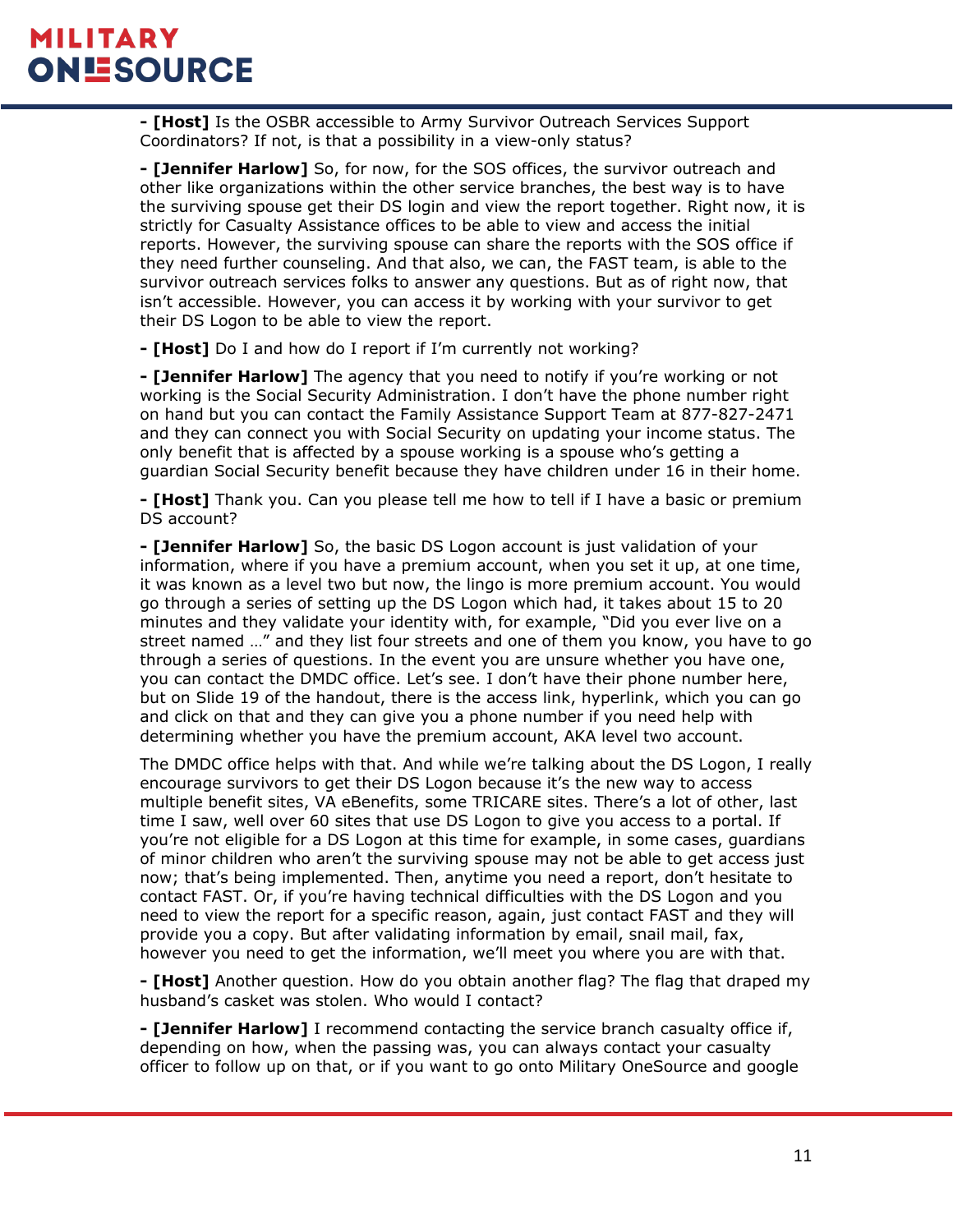that, in their search bar, I don't have the exact contact information, but I do know there are ways to request a flag.

**- [Timothy Scott]** Jennifer, just a minute. They can reach out to their corresponding casualty assistance officer. Go on to Military OneSource to look up their Gold Star representative who can assist them with getting that flag replaced.

**- [Jennifer Harlow]** Thank you so much, Mr. Scott.

**- [Host]** OK. On one of the slides, it mentioned that Social Security survivor benefits would apply after age 62. Are Social Security survivor benefits applicable after the widow is aged 60 or 62?

**- [Jennifer Harlow]** OK. So, that's a very good question. The earliest surviving spouse can draw Social Security as a survivor is age 60. However, there is a caveat to that. Depending on your household situation and your income situation, you can draw as early as age 60 but it is a lower percentage. And then, if you wait until age 62, then it's a little bit of a higher percentage. And then, you could also draw off your own earnings. The Social Security will give you the highest earnings you're eligible for. So, some survivors, as an example, this may not apply to everybody, may start drawing as a survivor at age 60, wait until their full retirement age, if they have their own earnings history, and start drawing their benefits say at 66 in six months which may be their full retirement age and they could switch over from, once they're eligible for that, to their own account.

And so, my suggestion is always check with Social Security Administration and find out what account you're eligible for and which is going to be the highest benefit for you. But, yes indeed, you can draw as early as age 60 at a certain percentage; it's around 78% of what would be considered the full amount, and then age 62 and then so on from there, you would go from there and then you could switch to your full retirement. But Social Security will be able to explain that individual circumstance for you based on your income history and the service members.

**- [Host]** Great. Thank you so much. Are educational benefits still available after remarriage?

**- [Jennifer Harlow]** The education benefits are suspended after remarriage. If the remarriage ends in death, divorce or annulment, they can be reinstated if the eligibility window is still there, but yes, they are just in a suspended status while you're remarried.

**- [Host]** My daughter is 20 in full-time college. She's using Chapter 35. Is she also entitled to or supposed to be getting DIC?

**- [Jennifer Harlow]** So, Chapter 35 and DIC cannot be drawn at the same time. And so, the dependent education assistance would be the higher of the two benefits. And so, in most cases, the dependent education assistance Chapter 35 would be the way to go because you cannot draw them at the same time.

**- [Host]** OK. I'm a surviving spouse and a veteran. Can I connect my DS as a veteran to my spousal benefits? I only see my veteran benefits on my DS account.

**- [Jennifer Harlow]** Yes. So, this has come up quite a bit and unfortunately, we found the most success when working with our families that are dual military themselves and also a survivor is to have two separate DS Logon accounts because it will connect each one separately. So, the biggest thing with that is you have to have a different email than you use with your veteran retiree or status DS Logon. So, right now, they cannot be merged. But the best case to be able to access both is